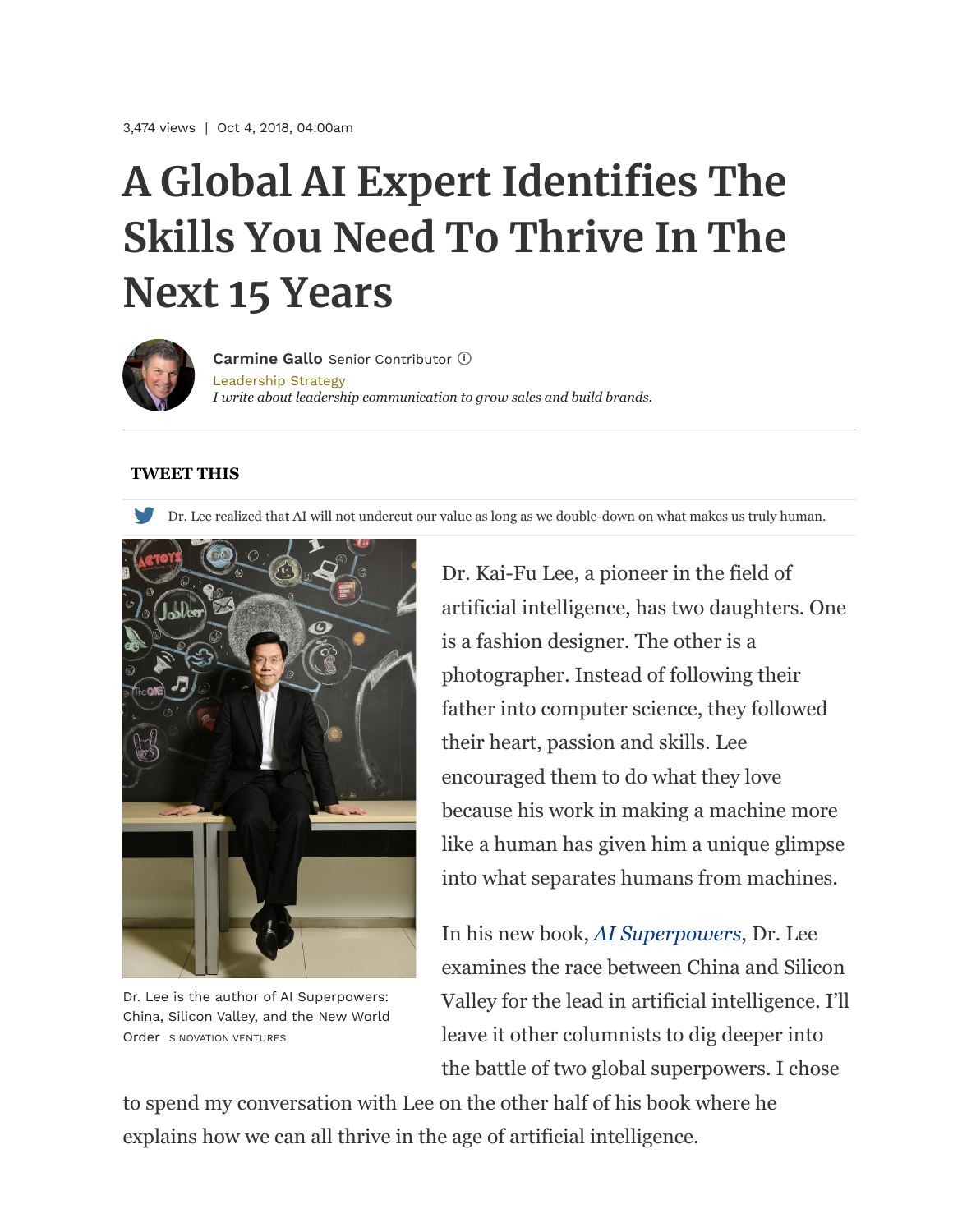First, the bad news. Artificial intelligence will take over human jobs. A lot of them. According to Lee, in the next fifteen years, artificial intelligence will be able to "technically" replace 40 to 50% of all jobs in the United States. Lee makes an important caveat: just because AI *can* replace half of all jobs, doesn't mean it *will*. However, "the disruption to job markets will be very real, very large, and coming soon," Lee writes.

Now, the good news. And there's plenty of it. First, there will be no robot apocalypse. Lee says we should keep that notion where it belongs—in science fiction movies. Despite all the advances in machine learning, Lee says we are "nowhere near" creating machines that have any emotion—at all. And that's why AI has its limits.

A computer isn't proud and jubilant when it beats a human chess or Go champion. It has no capacity to feel love, excitement, compassion, or to dream of doing something other than what it was programmed to do. It has no imagination. It cannot motivate, inspire, or instill a desire to serve others. "It in in this uniquely human potential for growth, compassion, and love where I see hope," says Lee.

## **YOU MAY ALSO LIKE**

**The cancer scare that changed Lee's outlook.** In our conversation, Lee told me about a personal health crisis that changed the way he thought about how AI and humans will co-exist. In 2013, Lee was diagnosed with stage IV lymphoma. After treatment, Lee's cancer went into remission.



AI Superpowers by Dr. Kai-Fu Lee GALLO COMMUNICATIONS GROUP

As one of the top AI researchers in the world

and a venture-capital investor, Lee was a workaholic, leaving little time for family or friends. He was obsessed with building more and more powerful AI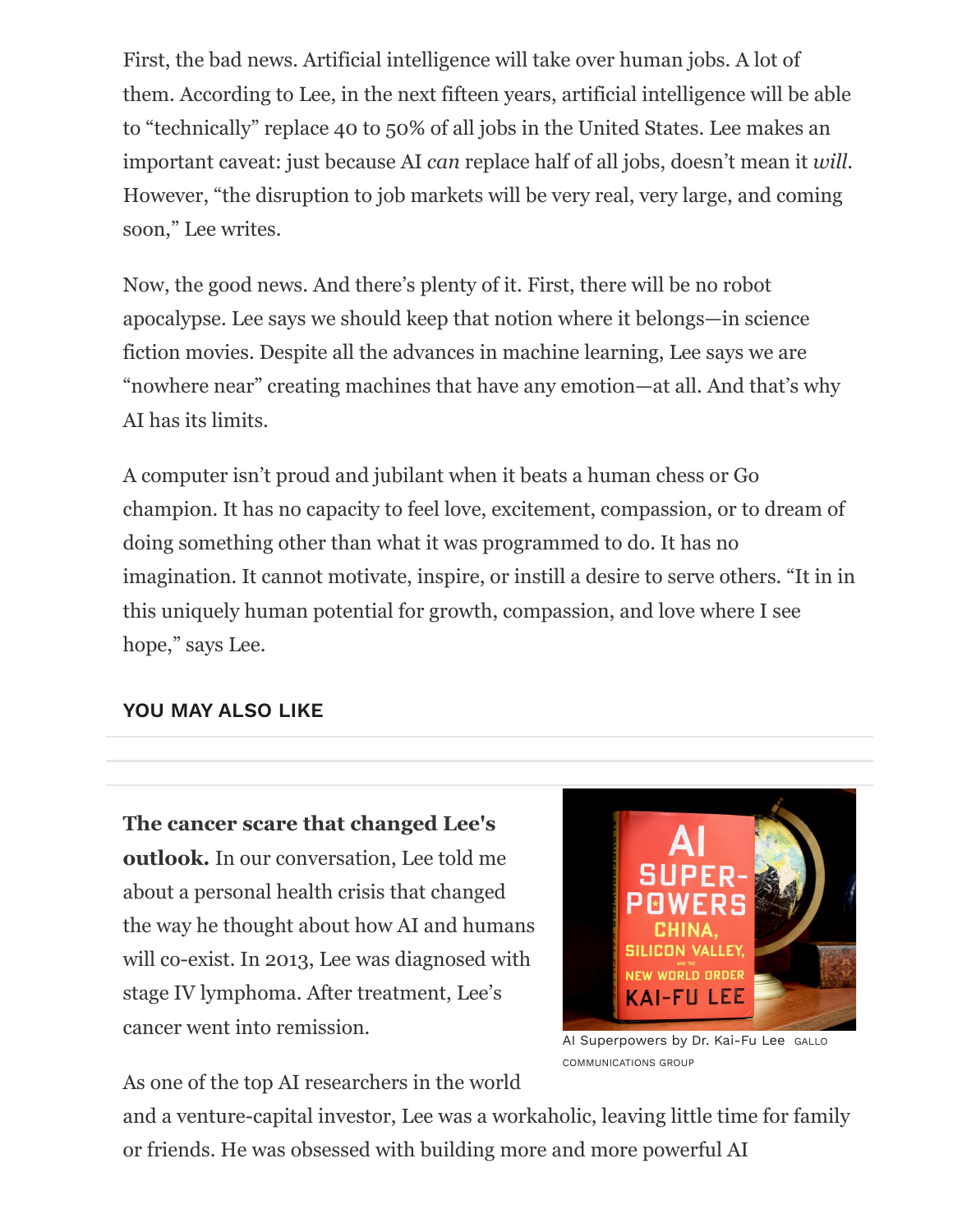algorithms. After his cancer scare, he completely reshuffled his priorities, spending less time on social media, more time with his family, and pursuing the projects he deeply cared about. He spends more time mentoring young Chinese professionals, in addition to running one of China's most prestigious venture capital firms, Sinovation Ventures. His cancer diagnosis also gave him a fresh perspective on the technology he had pioneered.

[Dr. Lee realized that AI will not undercut our value as long as we double-down on](https://twitter.com/intent/tweet?url=http%3A%2F%2Fwww.forbes.com%2Fsites%2Fcarminegallo%2F2018%2F10%2F04%2Fa-global-ai-expert-identifies-the-skills-you-need-to-thrive-in-the-next-15-years%2F&text=Dr.%20Lee%20realized%20that%20AI%20will%20not%20undercut%20our%20value%20as%20long%20as%20we%20double-down%20on%20what%20makes%20us%20truly%20human.) what makes us truly human.  $\blacktriangleright$  "AI can handle a growing number of nonpersonal, non-creative, routine tasks," Lee told me. But Lee says the skills that make us uniquely human are ones that no machine can replicate. The jobs of the future, says Lee, will require creative, compassionate, and empathetic leaders who know how to create trust, build teams, inspire service, and communicate effectively.

"People don't want to interact with robots for communication-oriented jobs," says Lee. "They don't want to listen to robots making speeches, leading the company, giving pep talks, our earning our trust. They don't want robots to be teachers and nurses. We will end up with the inevitable outcome that, although large numbers of routine jobs will be eliminated, large numbers of empathetic jobs will be created."

**AI creates role for compassionate caregivers.** It's in the field of medicine where Lee sees a great opportunity for AI and humans to co-exist. "I have little doubt that AI algorithms will eventually far surpass human doctors in their ability to diagnose disease and recommend treatments," Lee writes in his book. "One response to this would be to get rid of doctors entirely…but patients don't want to be treated by a machine, a black box of medical knowledge that delivers a cold pronouncement."

According to Lee, the medical personnel of the future will be "compassionate caregivers." They will be trained in using the latest diagnostic tools, and also in communication, counseling, and emotional support. Instead of dryly informing patients of their chances of survival, they'll share encouraging stories, explain, guide and comfort patients through the treatment process.